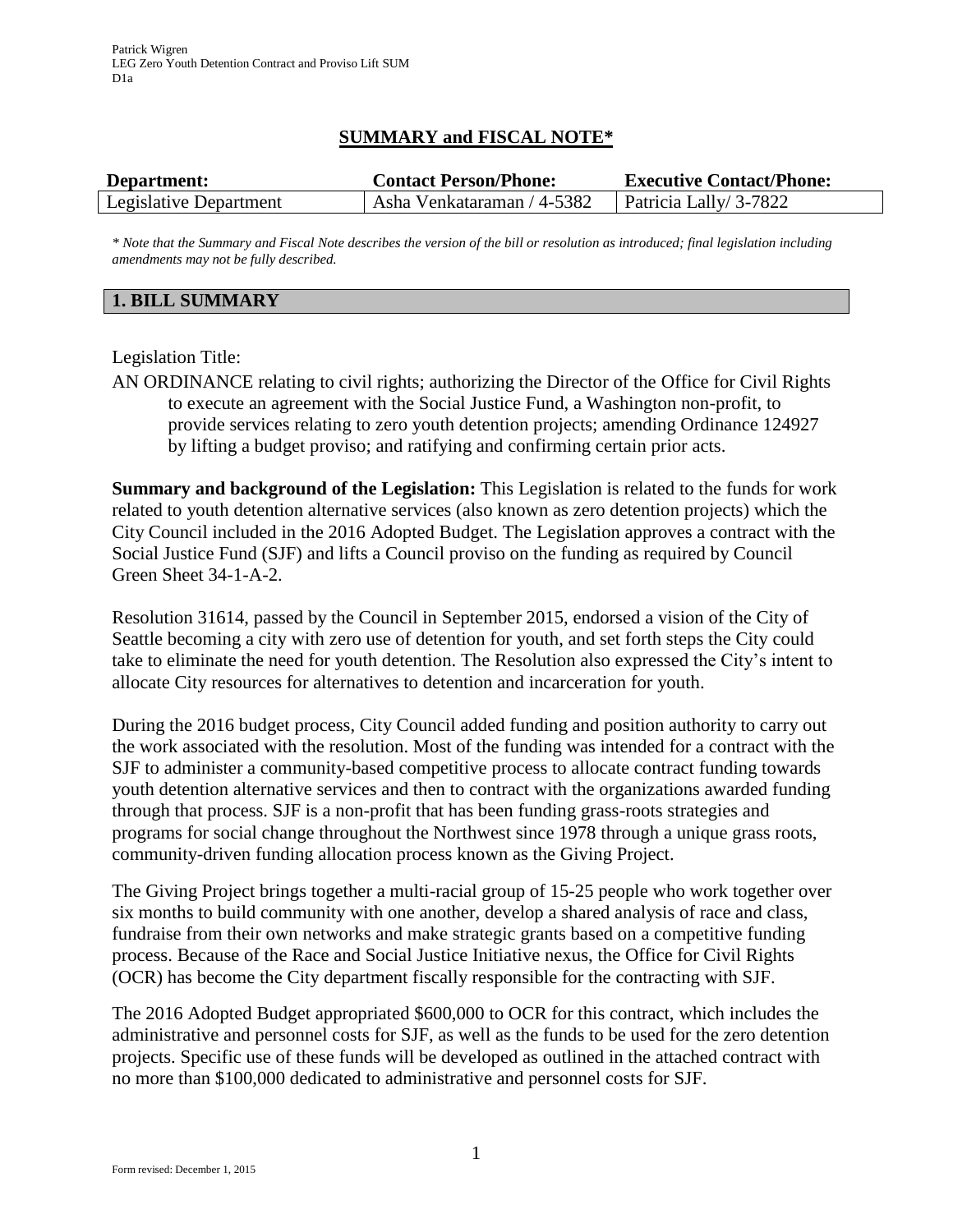Council imposed the following proviso on the funding: "None of the money appropriated in the 2016 budget for the Office for Civil Rights (OCR) may be spent on a contract with the Social Justice Fund for Zero Detention Projects until the City Council approves the proposed contract by ordinance."

This legislation does not have direct financial implications because funding associated with the contract was previously discussed and approved in the 2016 Adopted Budget.

## **2. CAPITAL IMPROVEMENT PROGRAM**

**\_\_\_\_ This legislation creates, funds, or amends a CIP Project.** 

### **3. SUMMARY OF FINANCIAL IMPLICATIONS**

**\_\_X\_ This legislation does not have direct financial implications.**

#### **4. OTHER IMPLICATIONS**

- **a) Does the legislation have indirect or long-term financial impacts to the City of Seattle that are not reflected in the above?** This funding is one-time in nature at this time. Should the City determine that this work will occur in the long-term, additional resources will need to be identified for this purpose.
- **b) Is there financial cost or other impacts of not implementing the legislation?** This contract has been budgeted and appropriated in the 2016 Adopted Budget; if the proviso is not lifted, none of the funding would be available for use for this or other purposes until the proviso is lifted.
- **c) Does this legislation affect any departments besides the originating department?**  The Office for Civil Rights will execute the contract with SJF and make payments to the contractors.
- **d) Is a public hearing required for this legislation?** No.
- **e) Does this legislation require landlords or sellers of real property to provide information regarding the property to a buyer or tenant?** No.
- **f) Is publication of notice with** *The Daily Journal of Commerce* **and/or** *The Seattle Times* **required for this legislation?** No.
- **g) Does this legislation affect a piece of property?** No.